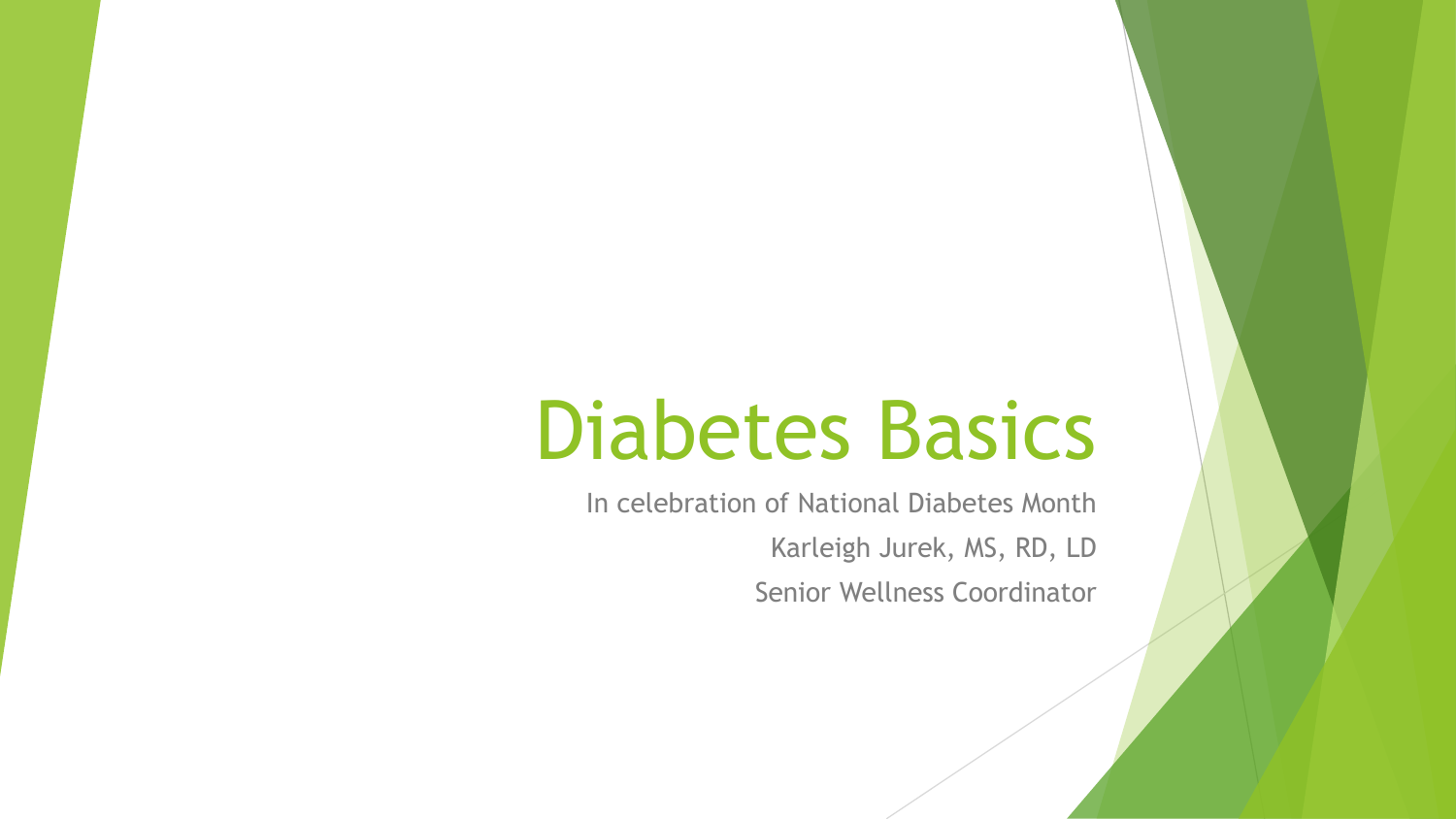#### Disclaimer

- This presentation is meant to be educational only. While I am qualified to provide nutrition counseling, I do not know your medical history and can not provide individual care at this time. Please reach out to the Health and Wellness clinic for more personalized help.
- ▶ Olevia Garcia, MS, FNP-c at Olevia.Garcia@premisehealth.com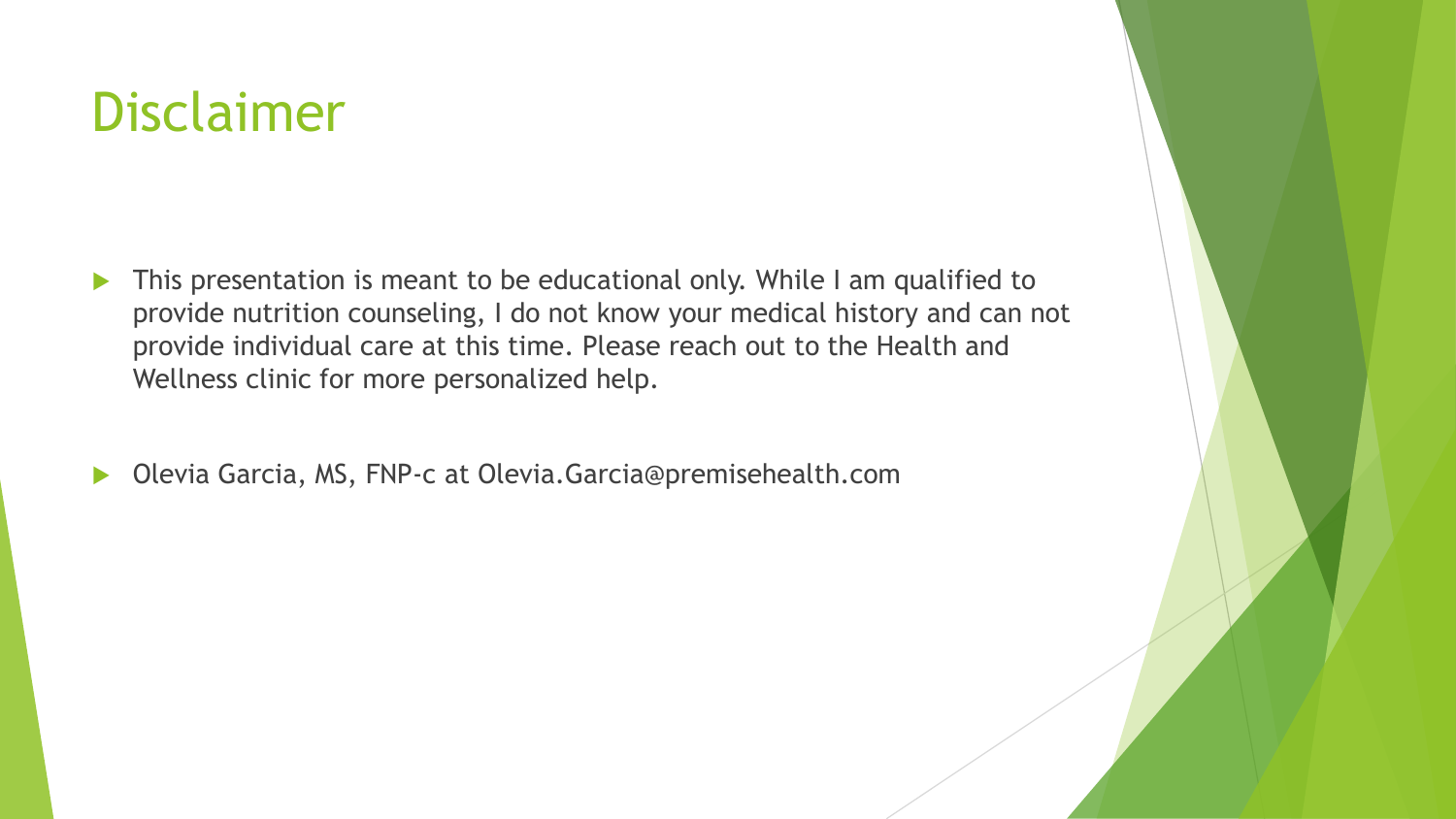#### Diabetes stats

- ▶ Over 32 million US adults have diabetes, that's 1 in 10 people
	- $\triangleright$  1 in 5 people don't even know they have it
- $\triangleright$  Diabetes is the 7<sup>th</sup> leading cause of death in the US
	- $\blacktriangleright$  Heart disease is the leading cause of death
	- ▶ Having diabetes increases your risk for heart disease
- Diabetes is the no. 1 cause of kidney failure, amputations, and adult blindness
- In the past 20 years, the number of adults diagnosed with diabetes has more than doubled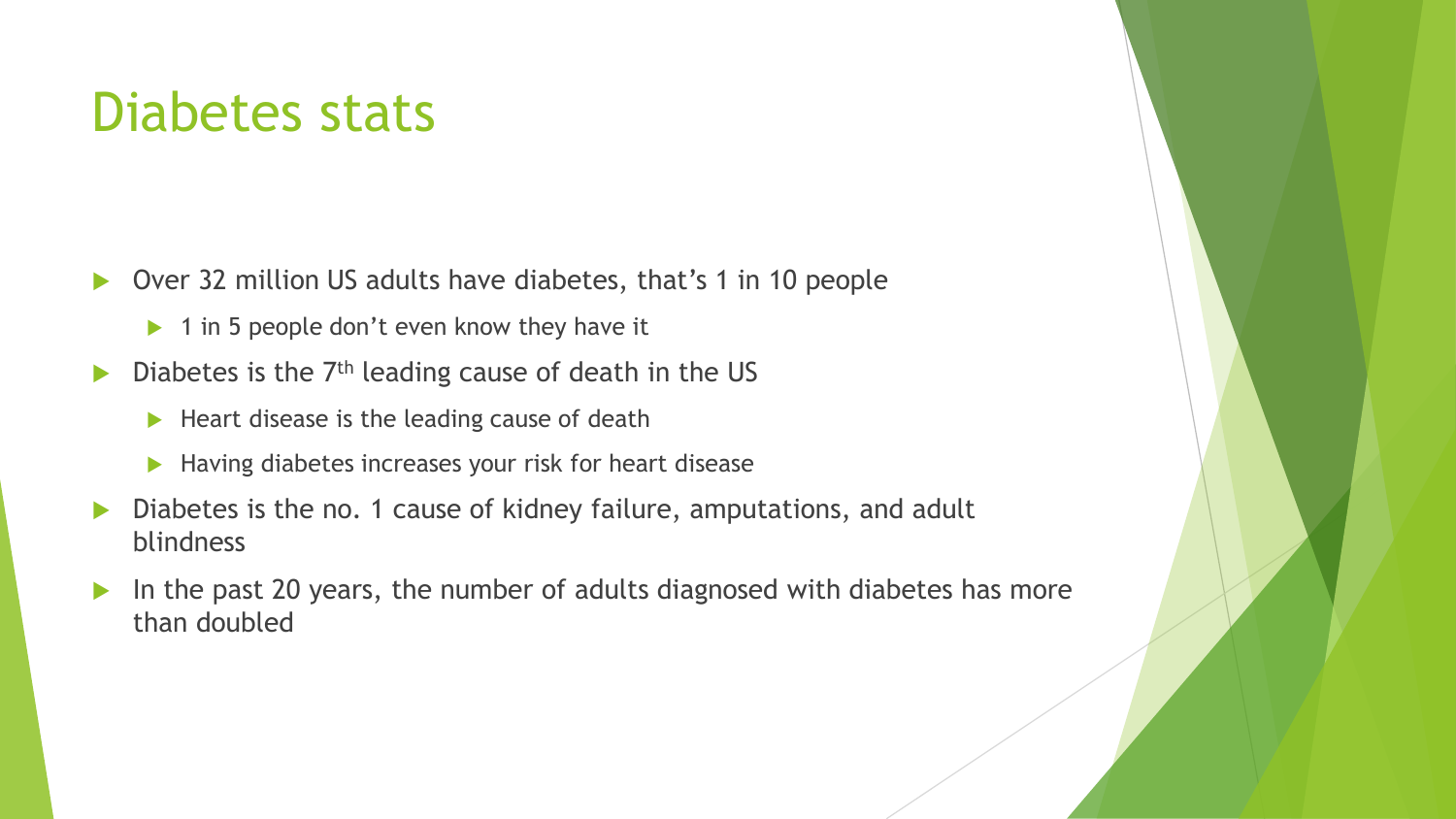#### **Diabetes**

- $\blacktriangleright$  di $\cdot$ a $\cdot$ be $\cdot$ tes
	- /ˌdīəˈbēdēz,ˌdīəˈbēdis/ noun
	- **a** disease in which the body's ability to produce or respond to the hormone insulin is impaired, resulting in abnormal metabolism of carbohydrates and elevated levels of glucose in the blood and urine.
- $\blacktriangleright$  There are 3 major types of diabetes
	- ▶ Type 1 Diabetes
	- ▶ Type 2 Diabetes
	- Gestational Diabetes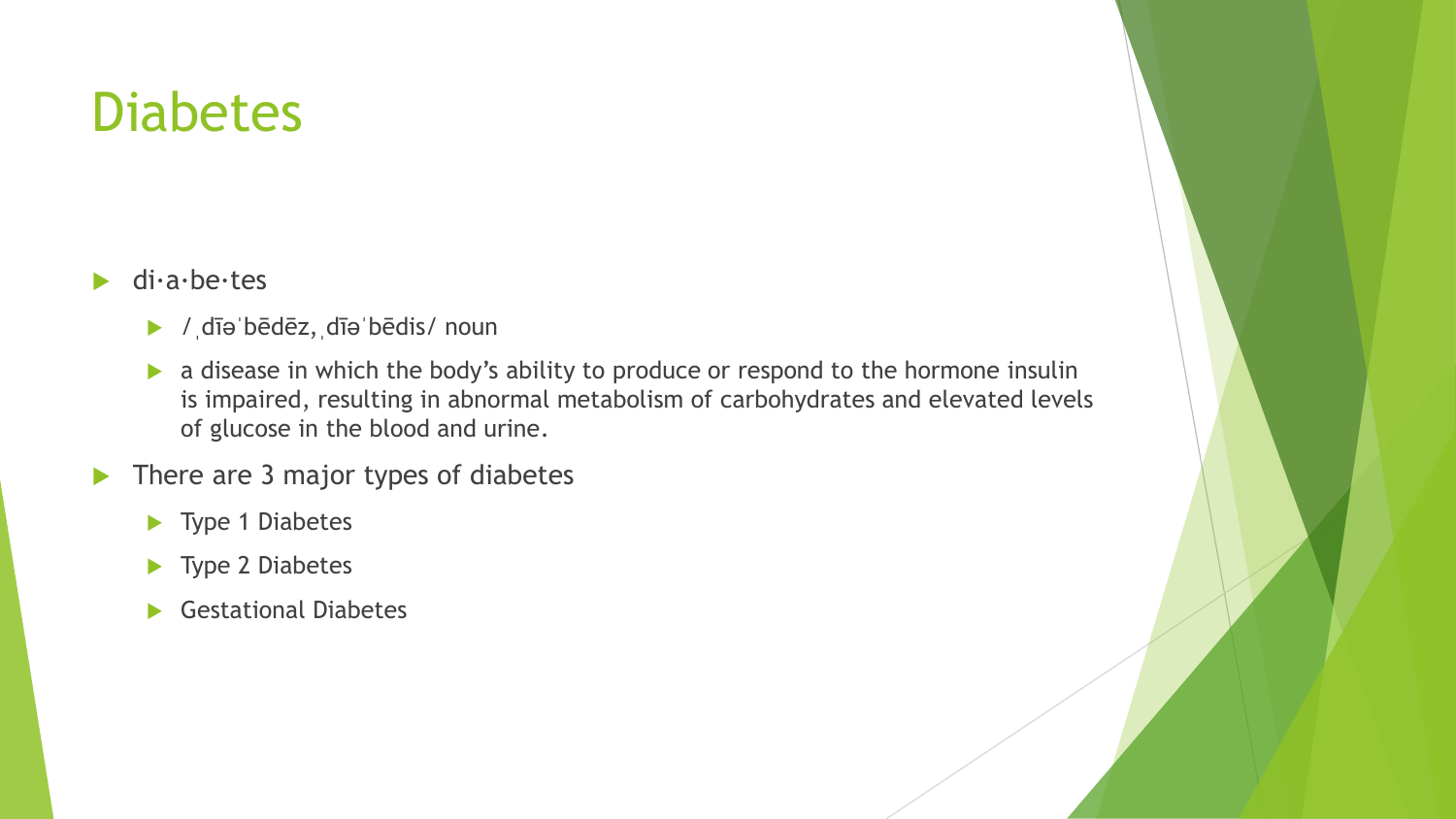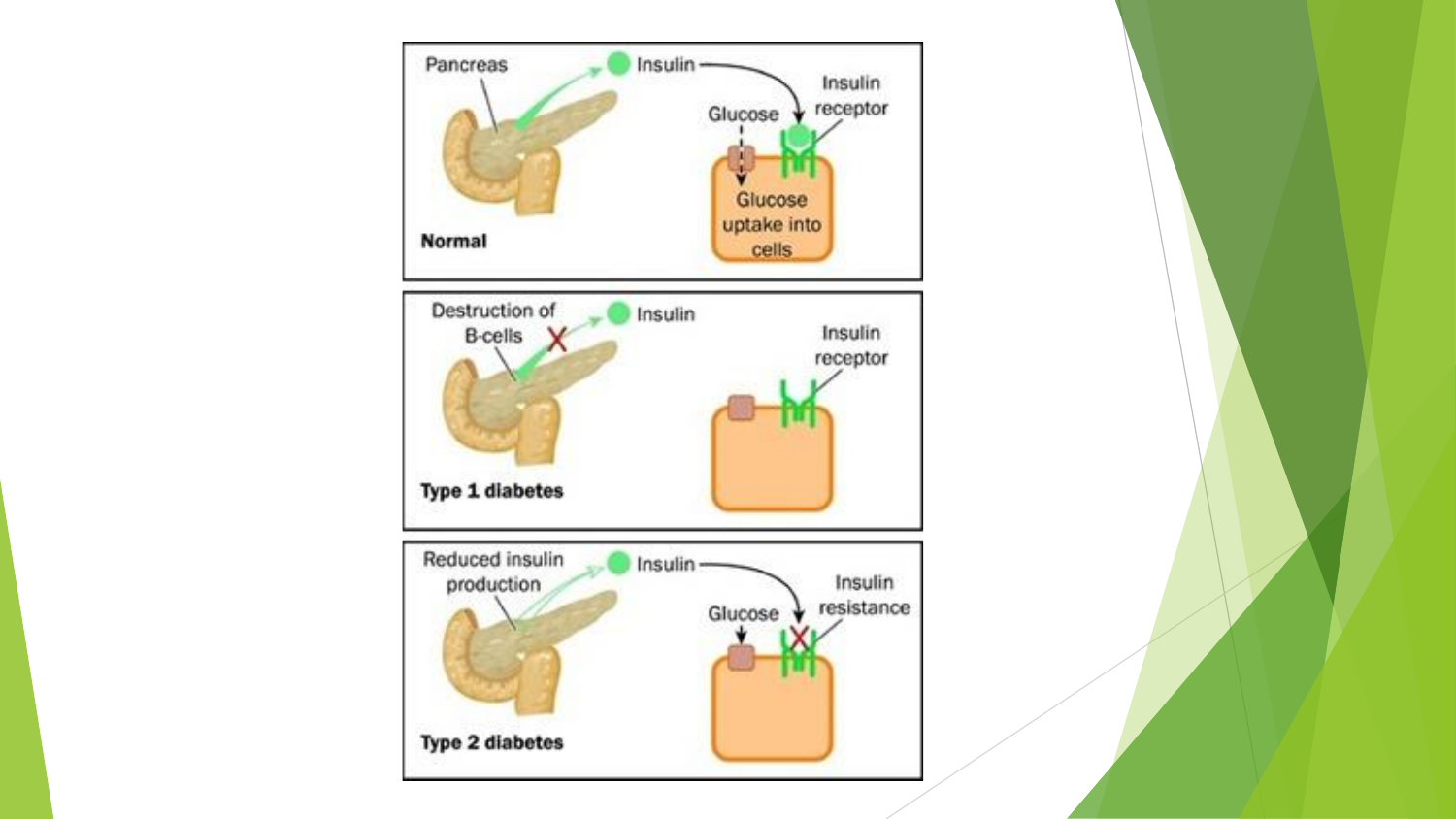### Ways to Diagnose Diabetes

#### Hemoglobin A1C

- A blood test that measures your average blood glucose levels over the past 2 to 3 months
	- ▶ 5.7 6.5 is considered prediabetes
	- ▶ 6.5 and greater is considered diabetes
- $\blacktriangleright$  The most common tool used to diagnose diabetes
- ▶ Other methods for diagnosis that are less common
	- **Fasting plasma glucose**
	- **Dral Glucose Tolerance Test**
	- ▶ Random Plasma Glucose Test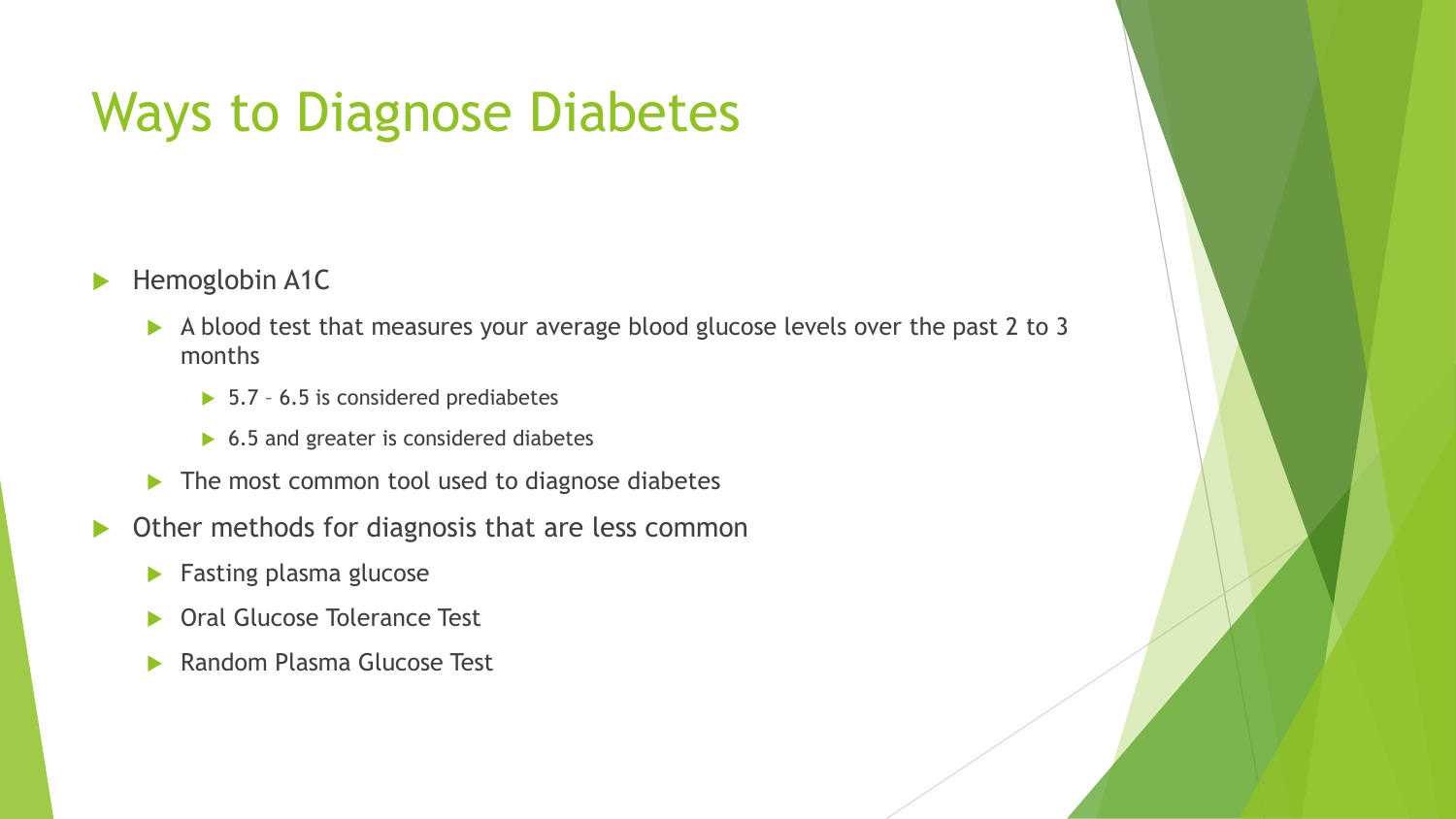# Diabetes Treatment Approaches

- Each person is unique, depending on the severity and type of diabetes; so each treatment method will look different
- **Typical treatments for:** 
	- ▶ Type 1 Diabetes
		- $\blacktriangleright$  Regular insulin injections
		- Diet
		- $\blacktriangleright$  Exercise
	- ▶ Type 2 Diabetes
		- **Medications**
		- ▶ Lifestyle changes exercise, diet, weight loss
		- Sometimes insulin

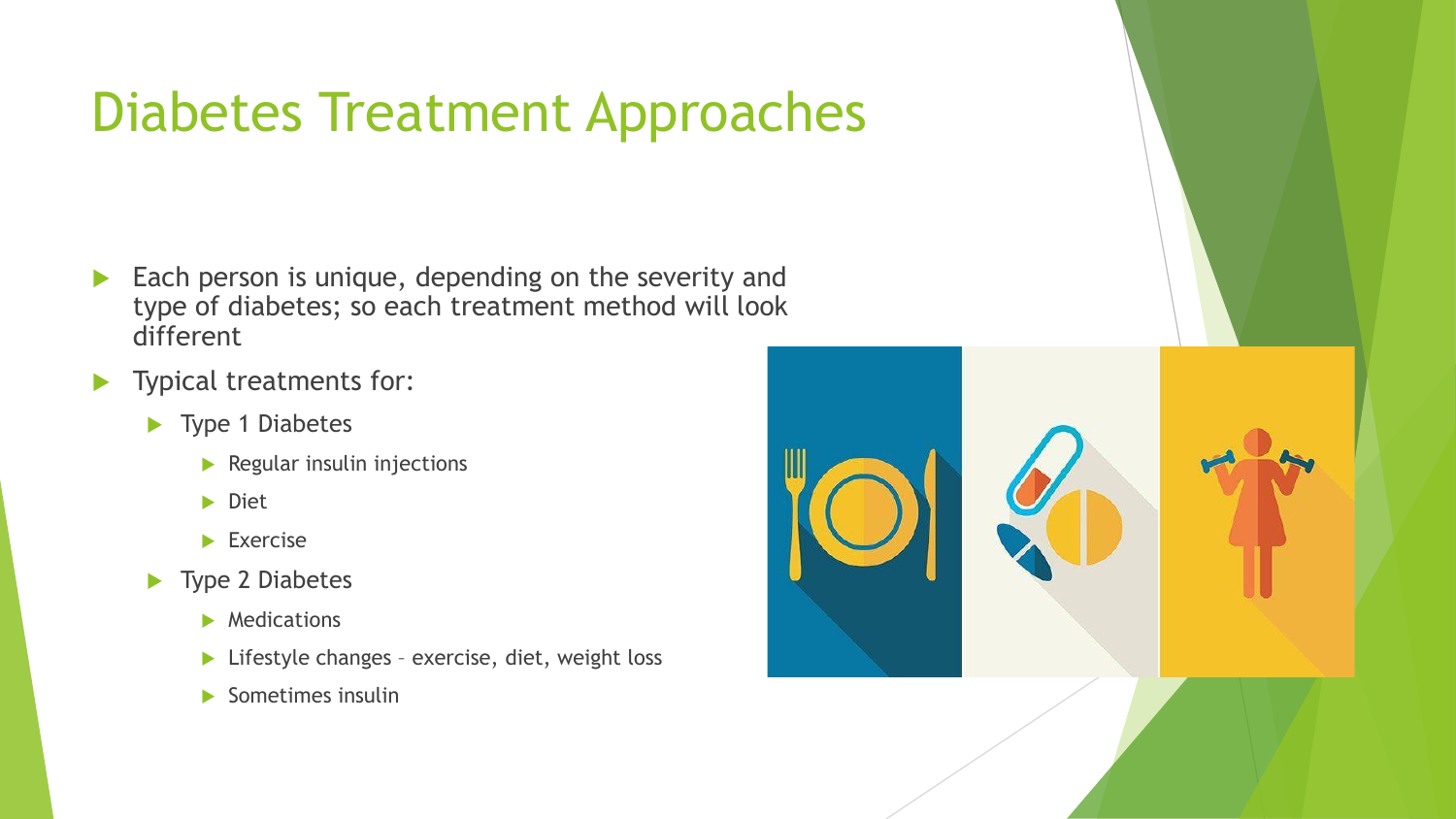## Risk Factors for Diabetes

- $\blacktriangleright$  A family history of Type 1 Diabetes
- **Prediabetes**
- Are overweight
- Are over 45 years old
- Physically inactive (exercise less than 3 times a week)
- A history of gestational diabetes
- Certain ethnicities
	- African American, Hispanic/Latino American, American Indian, Alaska Native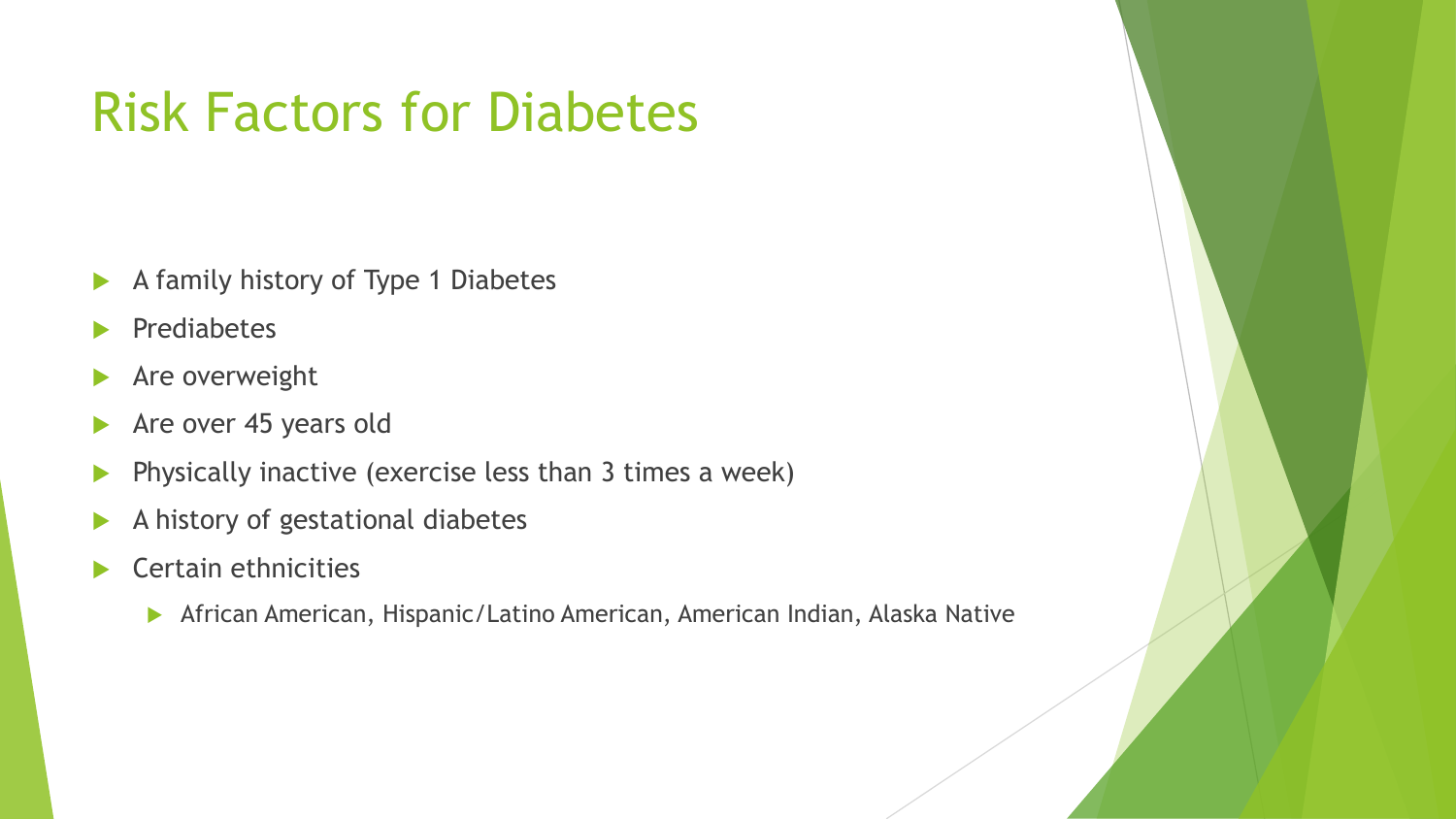## Ways to Lower Risk of Diabetes

- Try to get at least 7-9 hours of sleep every night
	- $\blacktriangleright$  This helps to better regulate your insulin levels
	- Studies have found a link between sleep and diabetes risk
		- $\triangleright$  Staying awake longer leads to more overall calories consumed
		- $\blacktriangleright$  These calories tend to be less nutrient-dense
- Be active most days! Every minute counts
	- Recommendation for exercise is 150 minutes per week
	- $\blacktriangleright$  Every minute counts towards this goal
	- $\blacktriangleright$  Find what you enjoy, it will help you stick to it
	- Workout with a friend or relative

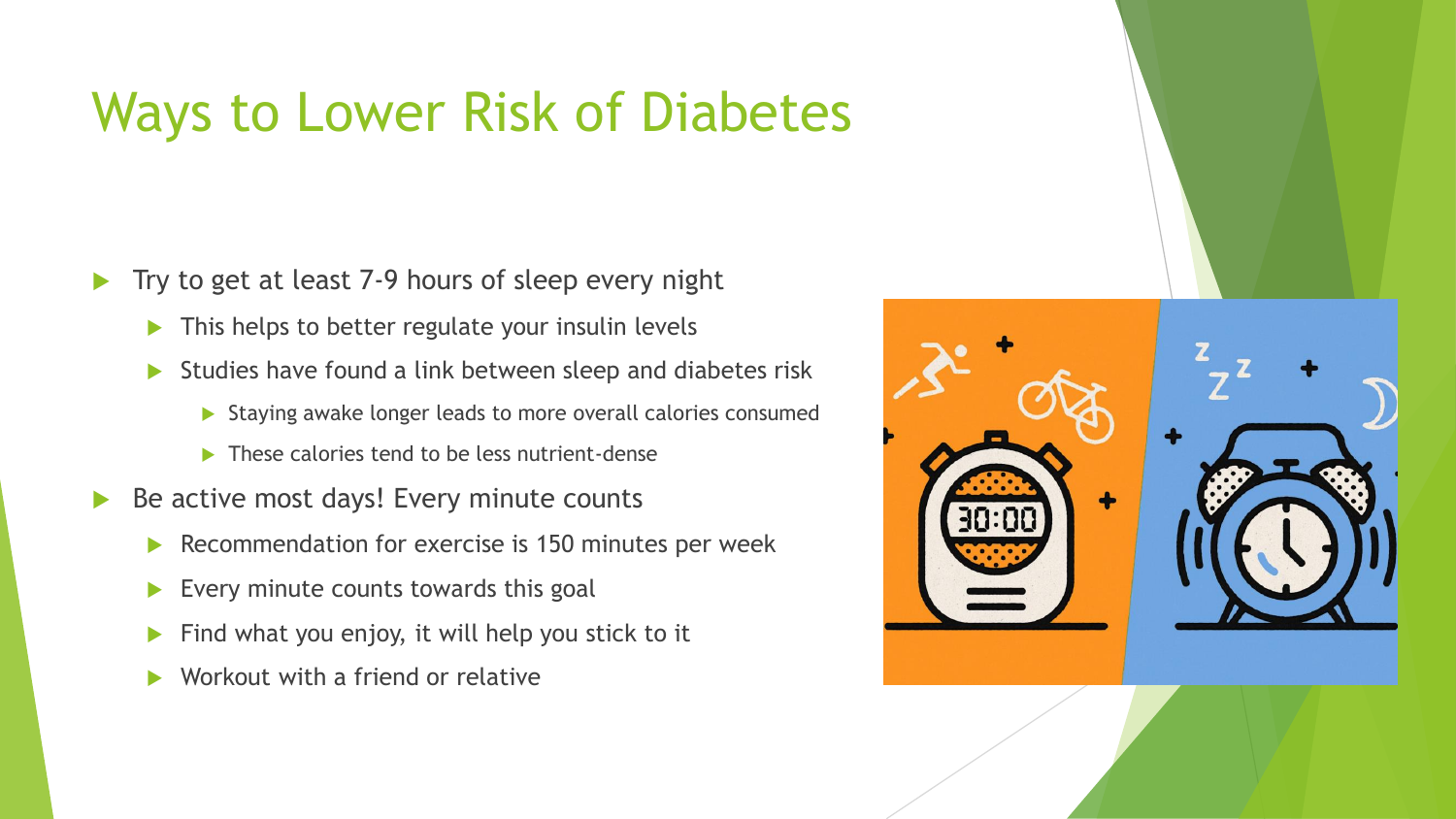#### Ways to Lower Diabetes Risk

- Eat a balanced diet and at regular times
	- $\blacktriangleright$  Fill  $\frac{1}{2}$  your plate with vegetables
	- $\triangleright$  Choose whole grains most of the time
	- $\blacktriangleright$  Include a lean protein at every meal and snack
		- ▶ 3-5 oz is considered a portion size
	- $\blacktriangleright$  Eat more beans and legumes
	- $\blacktriangleright$  Include 3 servings of dairy per day
	- $\blacktriangleright$  Include healthy fats at meals

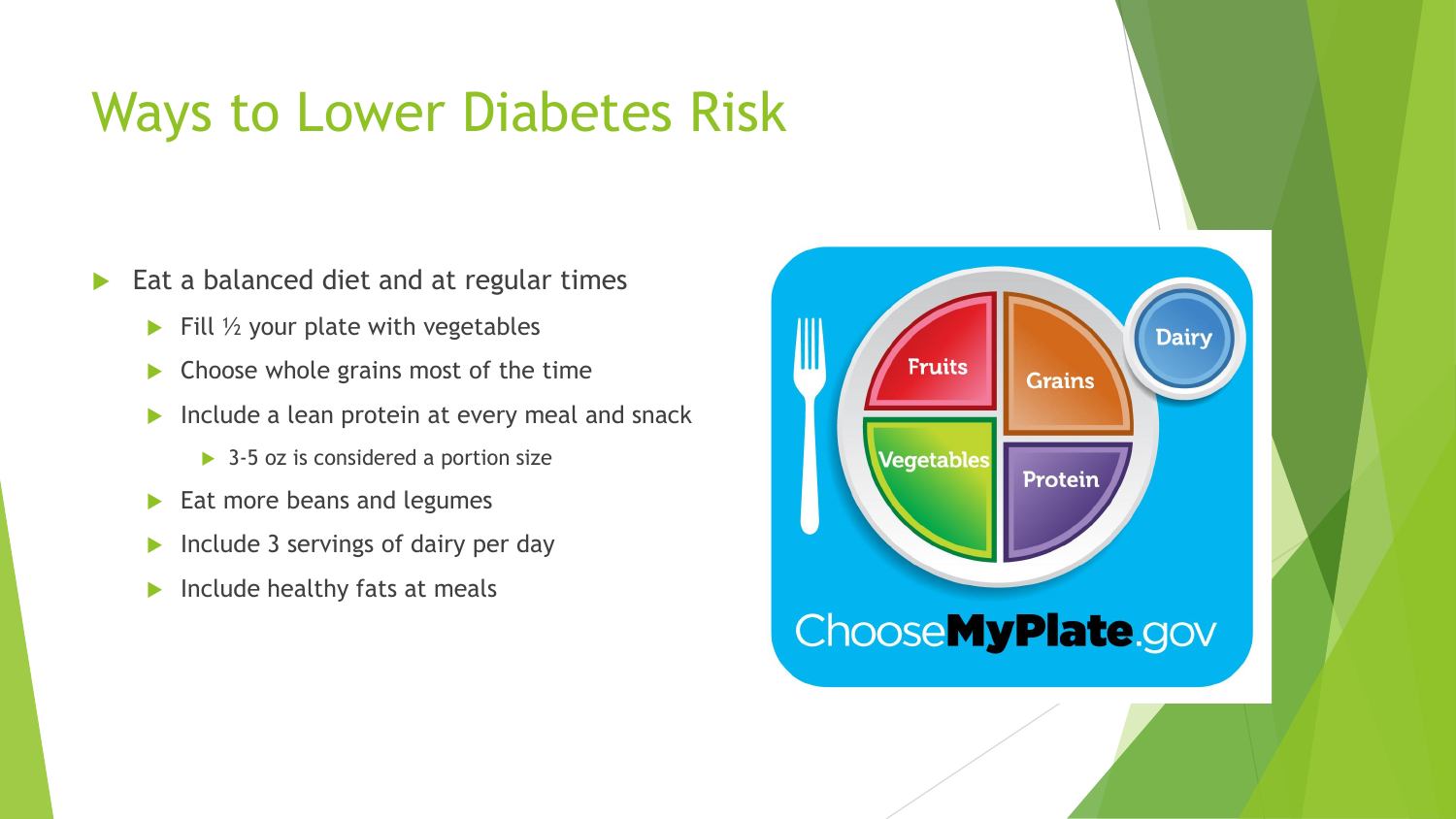# Ways to Lower Diabetes Risk

- Eliminate sugar-sweetened beverages
	- Recommendations for added-sugar
		- $\triangleright$  6 tsp per day for women
		- $\blacktriangleright$  9 tsp per day for men
		- ▶ A typical 12-oz soda contains 8 tsp of added sugar
	- Includes: sodas, coffee, energy drinks, some juices, sweetened teas

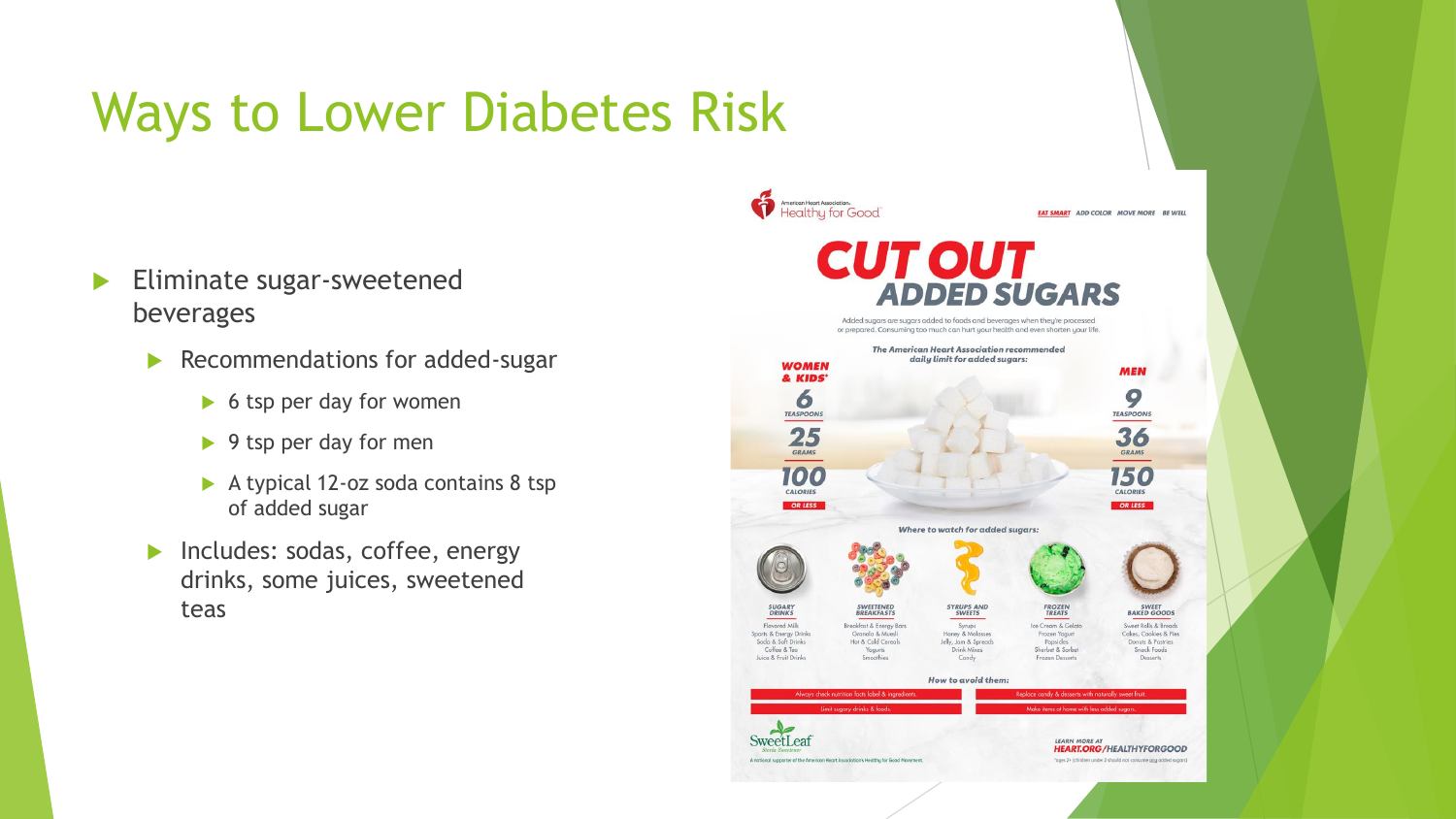# Ways to Lower Diabetes Risk

Avoid trendy diets and focus on balanced eating

- $\blacktriangleright$  Keto or low carb diets
	- $\blacktriangleright$  Keto is very high fat, consider heart disease risk factors
	- $\blacktriangleright$  If you are taking certain medications, but not eating carbohydrates you could end up with life-threatening low blood sugar
	- ▶ Consult with your doctor
- $\blacktriangleright$  Intermittent fasting
	- **Long periods without eating followed by short periods** of feeding can lead to extreme blood sugar fluctuations
	- $\triangleright$  This can be dangerous while taking certain diabetes medications
	- Consult with your doctor

#### THE VICIOUS DIET CYCLE